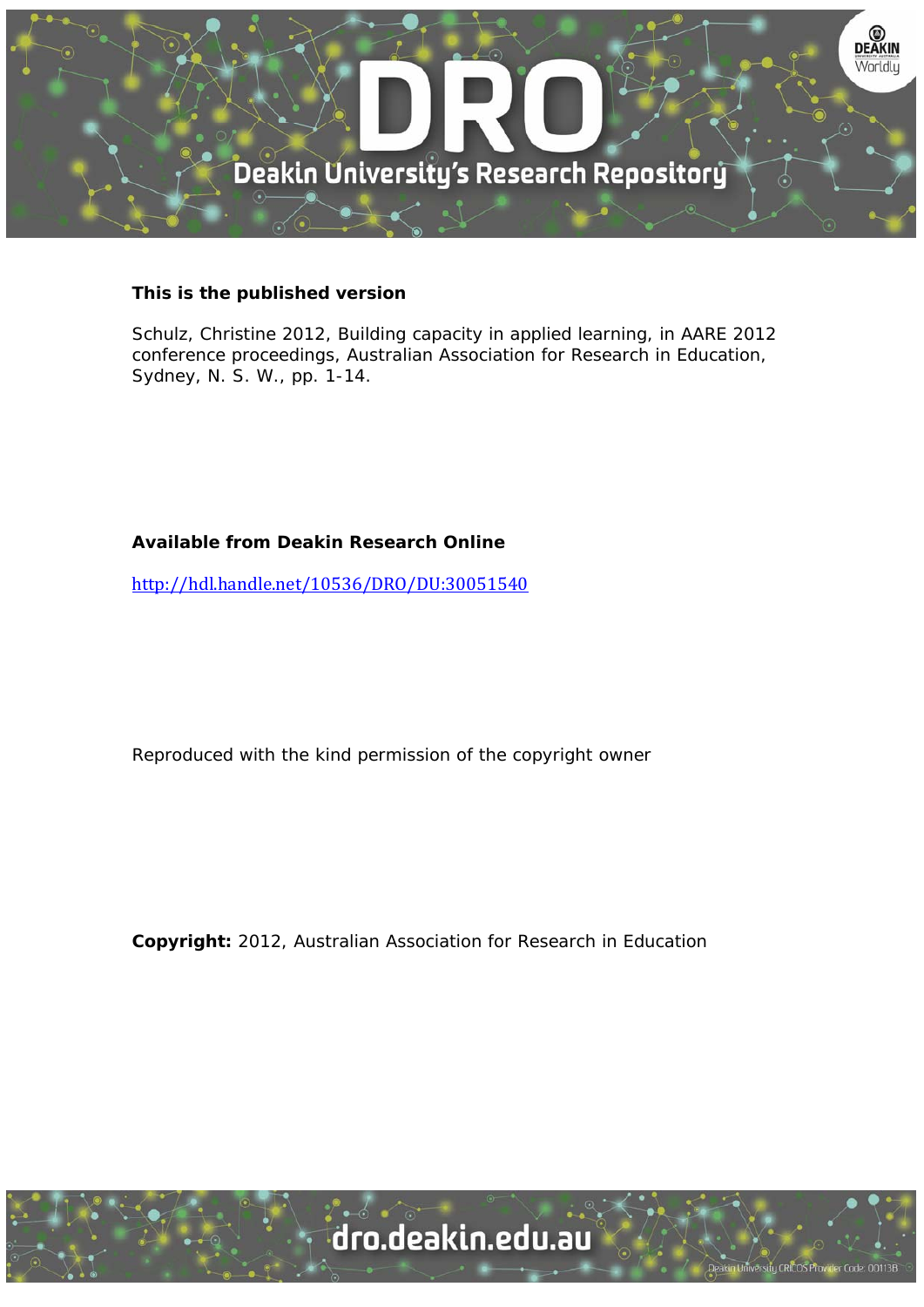**---------------------------------------------------------------**

# **BUILDING CAPACITY IN APPLIED LEARNING**

Christine Schulz *Deakin University, Geelong, Australia*

### Abstract

Across the globe many nations have found engaging young people in the post compulsory years of school to ensure their transition into economic citizens is challenging. Governments are focusing on developing initiatives and programs to connect young people in education and training as preparation for the workplace. In Australia the use of Applied Learning as pedagogy is emerging as a valuable tool in the delivery of curriculum to engage young people in education. Educators who use Applied Learning pedagogy develop curriculum that is relevant to student interests and needs, connected into communities and results in young people acquiring workplace skills. One such program in Australia is the 'Victorian Certificate of Applied Learning (VCAL), offered in years 11 and 12 of school and firmly grounded in Applied Learning pedagogy. The challenge for many educators is, and has been, that there are marked differences between VCAL pedagogy and curriculum and the pedagogy and curriculum they may have previously used in senior school programs. This paper draws on research that explores the professional learning experiences of Applied Learning educators, in the context of the VCAL. I argue that general professional teaching experience alone is not necessarily adequate preparation for teaching in the VCAL program.

# **Defining Applied Learning and Educators**

The understanding of Applied Learning as pedagogy may vary between sectors and contexts (VCAA, 2011b; Harrison, 2006; Shacklock, 2006; Malyn-Smith, 2004). In this discussion, which refers to Applied Learning in the context of the Victorian Certificate of Applied Learning (VCAL), the definition used is that provided by the Victorian Curriculum and Assessment Authority (VCAA), who are responsible for the development and publication of school curriculum in Victoria. The VCAA use the following eight principles to define the characteristics of Applied Learning pedagogy:

- Start where learners are at.
- Negotiate the curriculum. Engage in a dialogue with learners about their curriculum.
- Share knowledge. Recognise the knowledge learners bring to the learning environment.
- Connect with communities and real life experiences.
- Build resilience, confidence and self worth consider the whole person.
- $\bullet$  Integrate learning the whole task and the whole person. In life we use a range of skills and knowledge. Learning should reflect the integration that occurs in real life tasks.
- Promote diversity of learning styles and methods. Everyone learns differently. Accept that different learning styles require different learning/teaching methods. But value experiential, practical and 'hands on' ways of learning.
- Assess appropriately. Use the assessment method that best 'fits' the learning content and context (VCAA, 2011b, p. 1)

These principles are important to note as they provide guidance to VCAL educators in the development of content for VCAL curriculum.

Identifying a term that could be used to describe those who 'teach' VCAL was problematic. The VCAL is taught by a range of educators (e.g. teachers, qualified tradespersons and those holding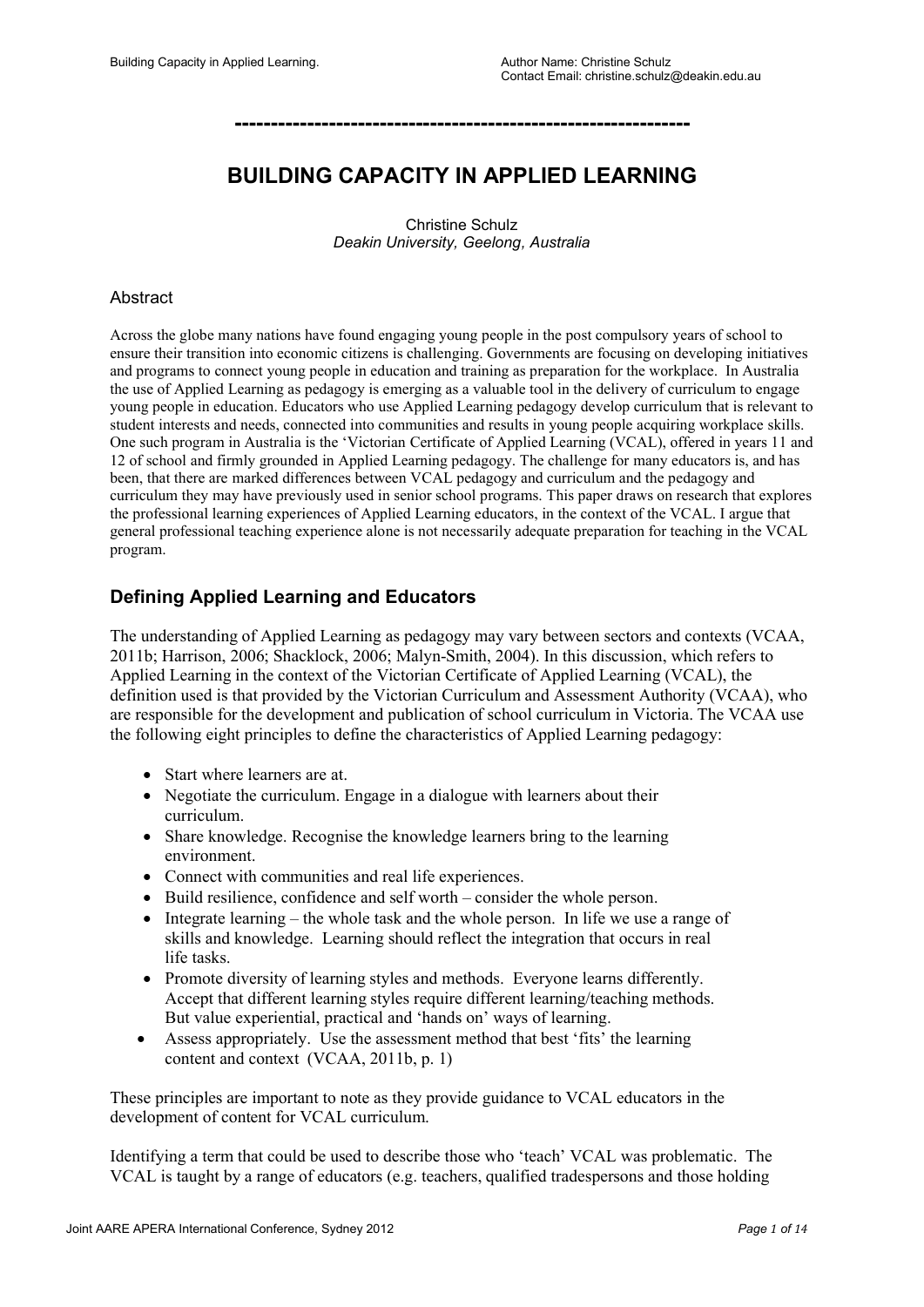Certificate IV in Workplace Training and Assessment) in a variety of educational settings (e.g schools; Adult Community Education (ACE); and Technical and Further Education (TAFE)). For ease of discussion in this paper, the term 'educator' is used to refer to all teachers, trainers and appropriately qualified professionals who 'teach' VCAL.

# **Introduction**

As a result of a review of post compulsory education and training pathways in Victoria there was both policy review and restructure of post compulsory education (Kirby, 2000). One of the review recommendations indicated that 'focus of provision [of education and training] must be on the needs of the young people' (Kirby, 2000, p.8). Among the initiatives that resulted from the review was the development of a year 11 and 12 qualification known as the Victorian Certificate of Applied Learning (VCAL). As a result, the two predominant pathways in Victoria now offered to young people in the last two years of school are the Victorian Certificate of Education (VCE) and VCAL. The VCE was introduced in 1987 (University of Melbourne, 2011). The VCAL has been available since 2003 (Henry, Dalton, Wilde, Walsh & Wilde, 2003, p. 2).

Many educators who first implemented the VCAL program in 2002 and were involved in the widespread introduction in 2003 had no previous experience of Applied Learning as pedagogy. Ten years after VCAL was introduced, my own research indicates that educational settings do not appear to be ensuring that knowledge of Applied Learning pedagogy and curriculum development is available for new and continuing VCAL educators to draw on. Previous research has called for, and/or identified need of, greater support for VCAL educators and organisations (Schulz, 2011; Pritchard  $\&$ Anderson, 2006, p.1; Harrison, 2006; Walsh, Beeson, Blake & Milne, 2005, p.8; Knipe, Ling, Bottrell & Keamy, 2003, p.6). Many VCAL educators have previously taught in VCE programs and/or VCE is offered in the setting in which they work. Existing individual and organisational knowledge regarding pedagogy and curriculum is frequently inadequate as VCE pedagogy and curriculum differs from that of VCAL. Additionally another challenge for VCAL educators is that within the VCAL cohort, there is a high concentration of young people who have special needs and exhibit challenging behaviours. Not all educators have the skills to deal with those needs and behaviours (Pritchard & Anderson, 2006, p.1).

This paper commences by indicating my own place in discussion of Applied Learning. The programs of VCE and VCAL are then introduced, followed by comparing an example of the curriculum each uses. Some differences in teaching using Applied Learning are discussed. Finally I present research data that indicates how, despite an apparent lack of support and preparation, educators are managing to develop Applied Learning skills and knowledge in their professional practice.

# **Situating myself in an Applied Learning context**

My knowledge of Applied Learning has been shaped by PhD research into issues surrounding the ability of VCAL educators to access learning to support their practice and work in VCAL. Joining the teaching team for the Graduate Diploma of Education (Applied Learning) (GDE(AL)) at Deakin University also shaped my understanding and knowledge. The GDE(AL) course is delivered using Applied Learning pedagogy, which models for pre-service teachers how they might use it in their own practice when teaching Victorian Essential Learning Standards (VELS), Vocation Education Training (VET), VCAL or VCE.

I realised I had *become* an Applied Learning educator during the process of planning lessons and identifying learning outcomes for GDE(AL) sessions. It became evident my challenges were similar to those of the research participants; to identify appropriate Applied Learning teaching strategies and curriculum content to support the successful completion of learning outcomes. While I do not work as a VCAL educator, I am an Applied Learning educator with professional knowledge of the curriculum and pedagogy, along with experiences of challenges faced in development and delivery.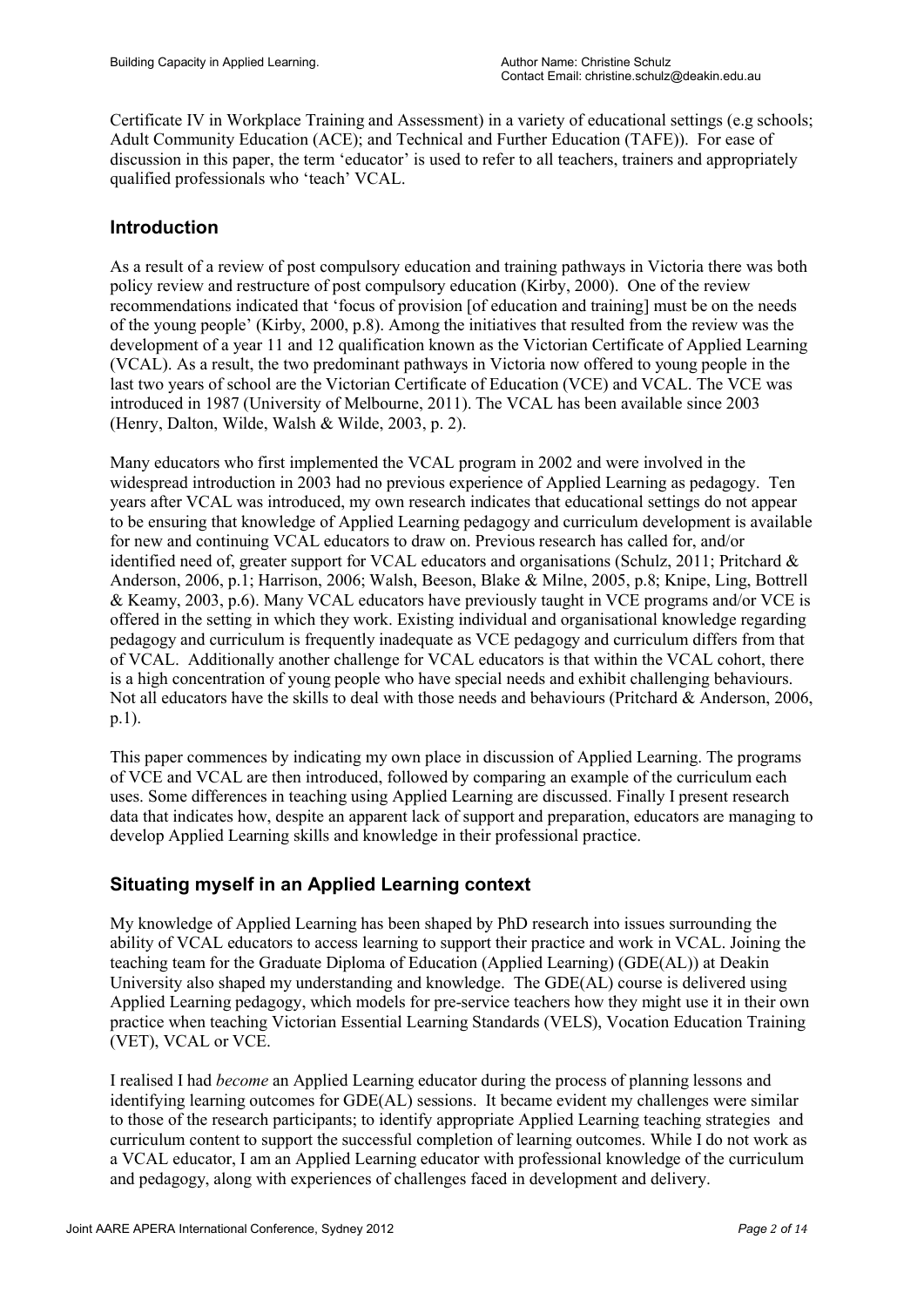# **The introduction of VCE and VCAL**

Both VCE and VCAL were originally introduced to support and promote completion of 12 years of schooling and transition into various pathways of further education, training and the workplace. VCE was intended to "replace the collection of alternate certificates which had evolved over time to cater for students with diverse aspirations and abilities" (Brew and Leder, 2000 p.1-2). An approach of one academic certificate to suit all learning pathways was not regarded as successful and VCAL was developed as a result of the Kirby (2000) report. The rationale was to encourage those without university aspirations into completing school while attaining either vocational qualifications or workreadiness skills. Both VCAL and VCE may include VET study (VCAA, 2011a, p.10). VCE is still seen by many as 'the' pathway to university. VCAL study however can also support a pathway to university as Senior VCAL components are able to contribute (for example) to the pre-entry requirements for a Bachelor of Education (Primary) at Deakin University.

Both the introduction of VCE and VCAL appeared to suffer from the lack of consultation with educators in the design and implementation (Howells, 2012; Knipe, et al., 2003). Howells citing Hargreaves (2012, para 4) pointed out this omission was "not new". Other authors have previously indicated that educators' "views are rarely sought and little appreciated" (Welch, 2007, p2). Connelly and Clandinin (1999) along with Groundwater Smith, Brennan, McFadden and Mitchel (2001) also consider that educators' knowledge has been an under used resource. Brew and Leder (2000, p.2) writing about the implementation of the VCE in 1992 argue

Historically, the successful implementation of educational innovations has been thwarted "from within" when teachers do not have a clear understanding of what is expected of them, and when they have lacked the skills and knowledge required to perform their new role (Gross, 1971). It has been argued (Fullan & Stiegelbauer, 1991) that a crucial factor that affects the adoption and continuation of innovations is the quality of the relationship between policy-makers and local practitioners

These comments could have equally been directed at the implementation of the VCAL in 2003. Knipe, et al (2003, p. 6) expressed concern that in the implementation of VCAL there was no apparent "consultation with those involved in either implementing the change or in being beneficiaries of the change". In 2005 a VQA project found that support for the VCAL educators and the VCAL program was a key ingredient for a successful program and continued to be of concern (Walsh, et al., 2005). Harrison (2006, p. 12) identified that educators "need support if Applied Learning is to fulfil its potential" while Pritchard and Anderson (2006) called for research of the implementation of VCAL in ACE and TAFE. They highlighted that educators in those settings do not necessarily have the skills to deal with young people for whom mainstream education in schools has not been successful. None of the calls for support for VCAL educators appear to have been addressed (Schulz, 2011).

# **Differences between VCAL and VCE**

In this paper I argue that previous teaching experience, including senior years' programs such as the VCE, does not necessarily prepare or support an educator for teaching the VCAL program. The following differences between the VCAL and VCE are discussed to support this assertion:

- The ways curriculum is enacted
- Applied Learning as pedagogy
- Efficiency and effectiveness in Applied Learning
- Professional teaching practice boundaries

## **The ways curriculum is enacted**

The Victorian Curriculum and Assessment Authority (VCAA) is responsible for the authorised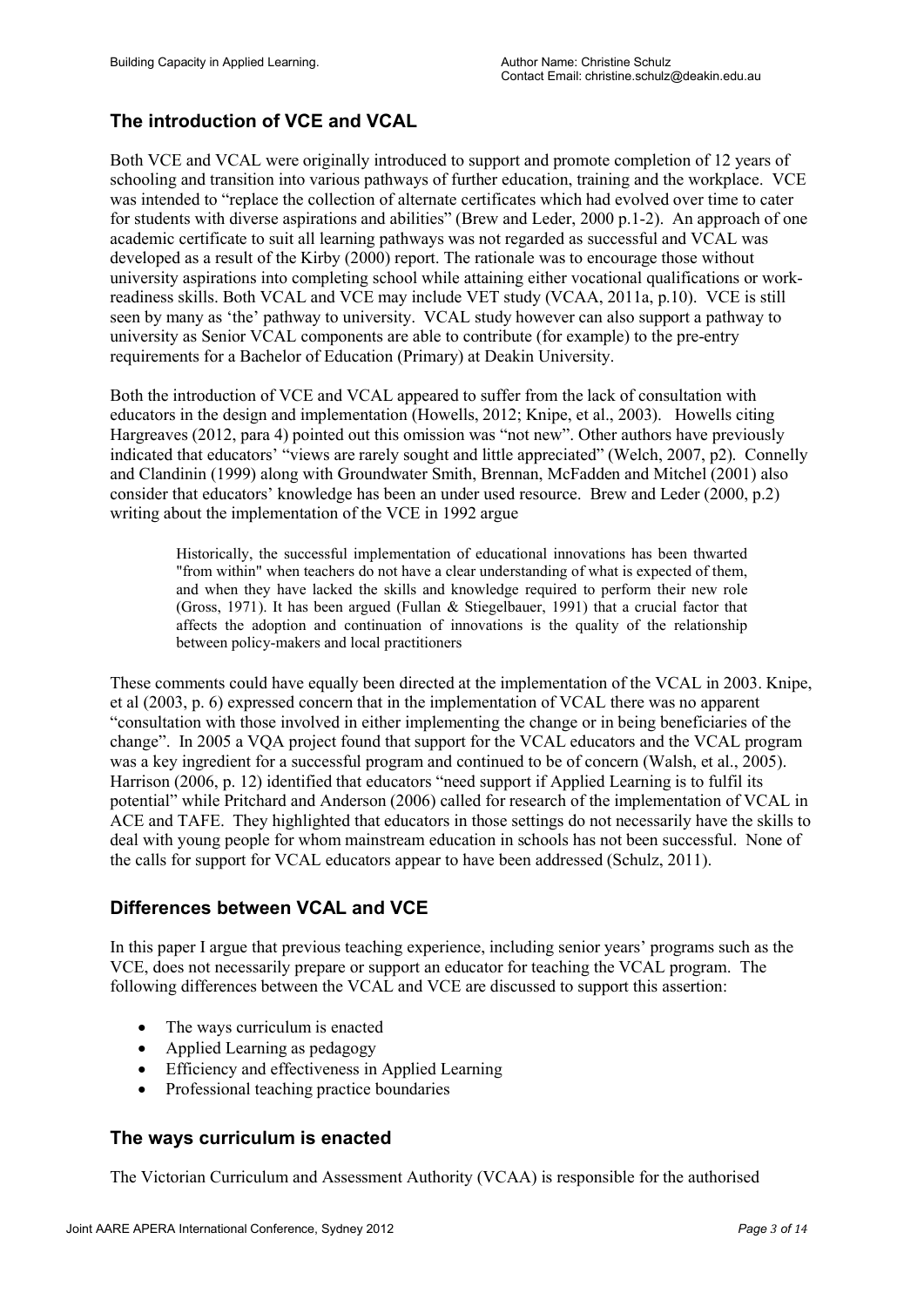curriculum study designs for both VCAL and VCE. The following curriculum guidelines for VCE English Unit 3 (Table 1) and the VCAL Senior Literacy Skills Unit of 'Reading and Writing' (Table 2) have been sourced for comparison purposes. These two levels of curriculum are deemed comparable levels of study (VCAA, 2010 p.2).

# Table 1 *VCE English – Unit 3*

### **AREA OF STUDY 1**

#### **Reading and responding**

This area of study focuses on the reading of a range of literary texts to develop critical and supported responses.

Students examine the structures, features and conventions used by authors of a range of selected texts to construct meaning. They identify, discuss and analyse these in order to explain how meaning is constructed through textual elements such as language and images. They also examine the ways in which the same text is open to different interpretations by different readers; for example, the ways in which a text can be read differently in a different time, place or culture. They describe and analyse the way in which social, historical and/or cultural values are embodied in texts, and develop oral and written responses to a selected text, using appropriate metalanguage. The term 'selected text' refers to a text chosen from the list of prescribed texts in Text List 1 published annually in the *VCAA Bulletin*.

#### **Outcome 1**

On completion of this unit the student should be able to analyse, either orally or in writing, how a selected text constructs meaning, conveys ideas and values, and is open to a range of interpretations. To achieve this outcome the student will draw on knowledge and related skills outlined in area of study 1.

*Key knowledge*

This knowledge includes

- an understanding of the ideas, characters and themes constructed by the author and presented in the selected text;
- the structures, features and conventions used by authors to construct meaning in a range of literary texts;
- methods of analysing complex texts and the social, historical and/or cultural values embodied in texts;
- the ways in which the same text is open to different interpretations by different readers;
- strategies and techniques for constructing a supported analysis of a text, including a knowledge of the metalanguage appropriate to the analysis and to the text type;
- key elements of oral language conventions and usage in a range of text types;
- features of spoken texts which successfully engage audiences;
- techniques for managing feedback and leading discussion;
- the conventions of spelling, punctuation and syntax of Standard Australian English.

*Key skills*

These skills include the ability to

- critically analyse texts and the ways in which authors construct meaning;
- analyse the social, historical and/or cultural values embodied in texts;
- discuss and compare possible interpretations of texts using evidence from the text;
- use appropriate metalanguage to construct a supported analysis of a text;
- plan and revise written work for fluency and coherence;
- apply oral language conventions in a chosen oral text type;
- engage an audience through interested and varied language use;
- respond to audience interest and engagement;
- use the conventions of spelling, punctuation and syntax of Standard Australian English.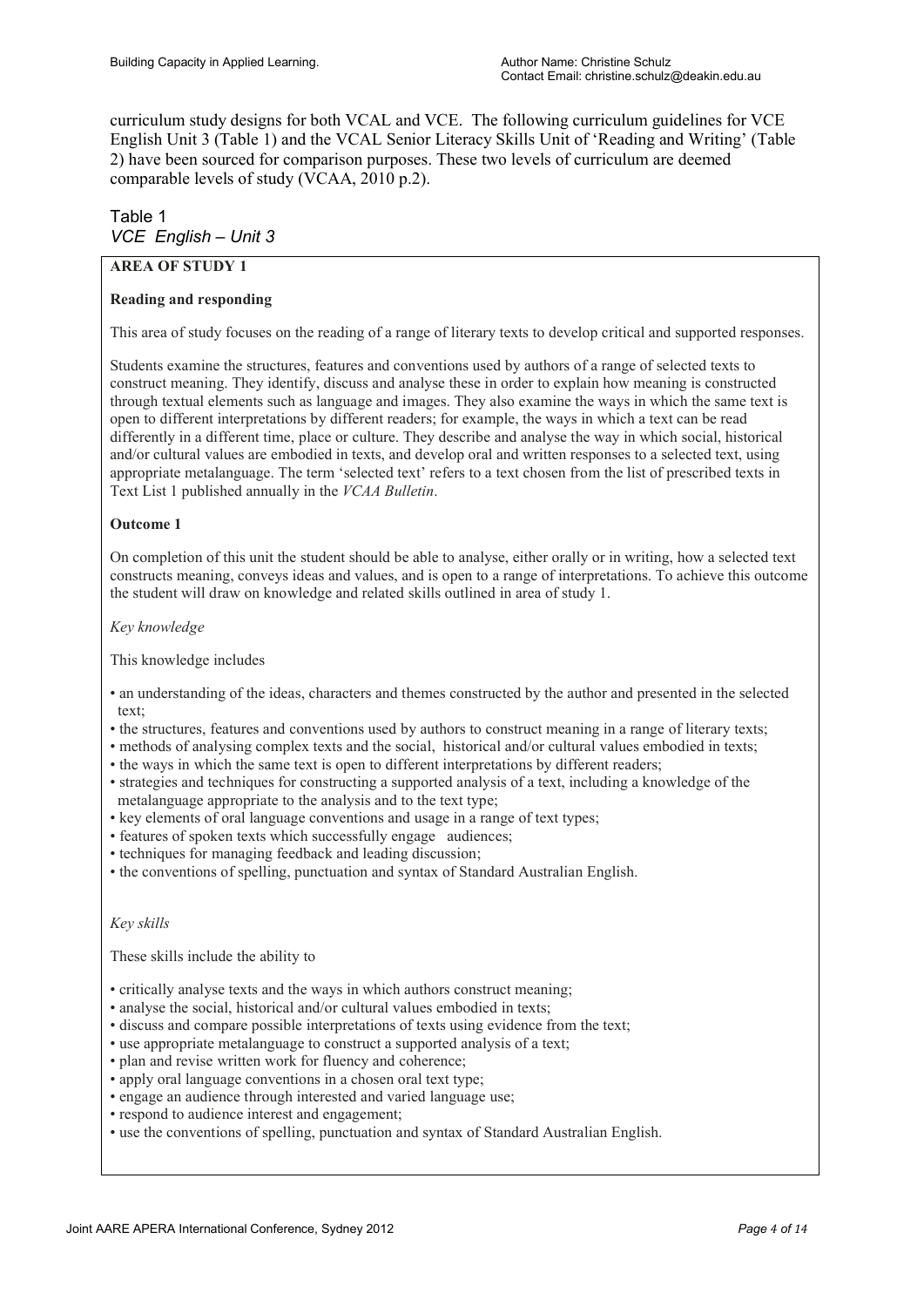## **AREA OF STUDY 2**

#### **Creating and presenting**

The focus in this area of study is on reading and writing and their interconnection. A list of prescribed Contexts will be published annually in the *VCAA Bulletin*. The same Context should be the focus of study in both Units 3 and 4. Two texts, one in Unit 3 and one in Unit 4, will support this area of study. These texts must be selected from the list of prescribed texts in Text List 2 which will be published annually in the *VCAA Bulletin*. In addition to these selected texts, teachers are encouraged to consider student interests and to support the achievement of the outcome by providing students with opportunities to read other texts – print, non-print and multimodal – that explore ideas and/or arguments associated with the selected Context. Students will read these texts in order to identify, discuss and analyse ideas and/or arguments associated with the selected Context. They will reflect on the ideas and/or arguments suggested by these texts, explore the relationship between purpose, form, audience and language, and examine the choices made by authors in order to construct meaning. Students will then draw on the ideas and/or arguments they have gained from the texts studied to construct their own texts. They write for a specified audience and purpose and draw on their experience of exploring texts to explain their own decisions about form, purpose, language, audience and context.

#### **Outcome 2**

On completion of this unit the student should be able to draw on ideas and/or arguments suggested by a chosen Context to create written texts for a specified audience and purpose; and to discuss and analyse in writing their decisions about form, purpose, language, audience and context. To achieve this outcome the student will draw on knowledge and related skills outlined in area of study 2.

#### *Key knowledge*

This knowledge includes

- the relationship between purpose, form, language and audience in a range of print, non-print and multimodal text types, with close attention to authors' choices of specific structures and features; for example, style, images, design, point of view, tone and register;
- the ideas and/or arguments relevant to the chosen Context, including an understanding of the ideas and arguments presented in selected text/s;
- strategies for creating, reviewing and editing;
- metalanguage to discuss and analyse their own and others' creative choices;
- the conventions of spelling, punctuation and syntax of Standard Australian English.

#### *Key skills*

These skills include the ability to

- analyse the relationship between purpose, form and audience in a range of text types, with close attention to authors' choices of structures and features;
- select and shape information, ideas and argument appropriate to the chosen form, audience, purpose and context;
- draw on ideas and/or arguments presented in selected text/s;
- use appropriate strategies to review and edit texts for fluency and coherence;
- use appropriate metalanguage to discuss and analyse their own and others' authorial choices;
- use the conventions of spelling, punctuation and syntax of Standard Australian English.

### **AREA OF STUDY 3**

#### **Using language to persuade**

The focus of this area of study is on the analysis and comparison of the use of language in texts that debate a topical issue which has appeared in the Australian media since 1 September of the previous year. Students read, view and listen to texts such as feature articles and opinion columns, cartoons, editorials, letters to the editor, interviews on current affairs programs, websites and CD-ROMs, speeches, excerpts from online focus and discussion groups, and advertisements in magazines and newspapers, and on websites and television. They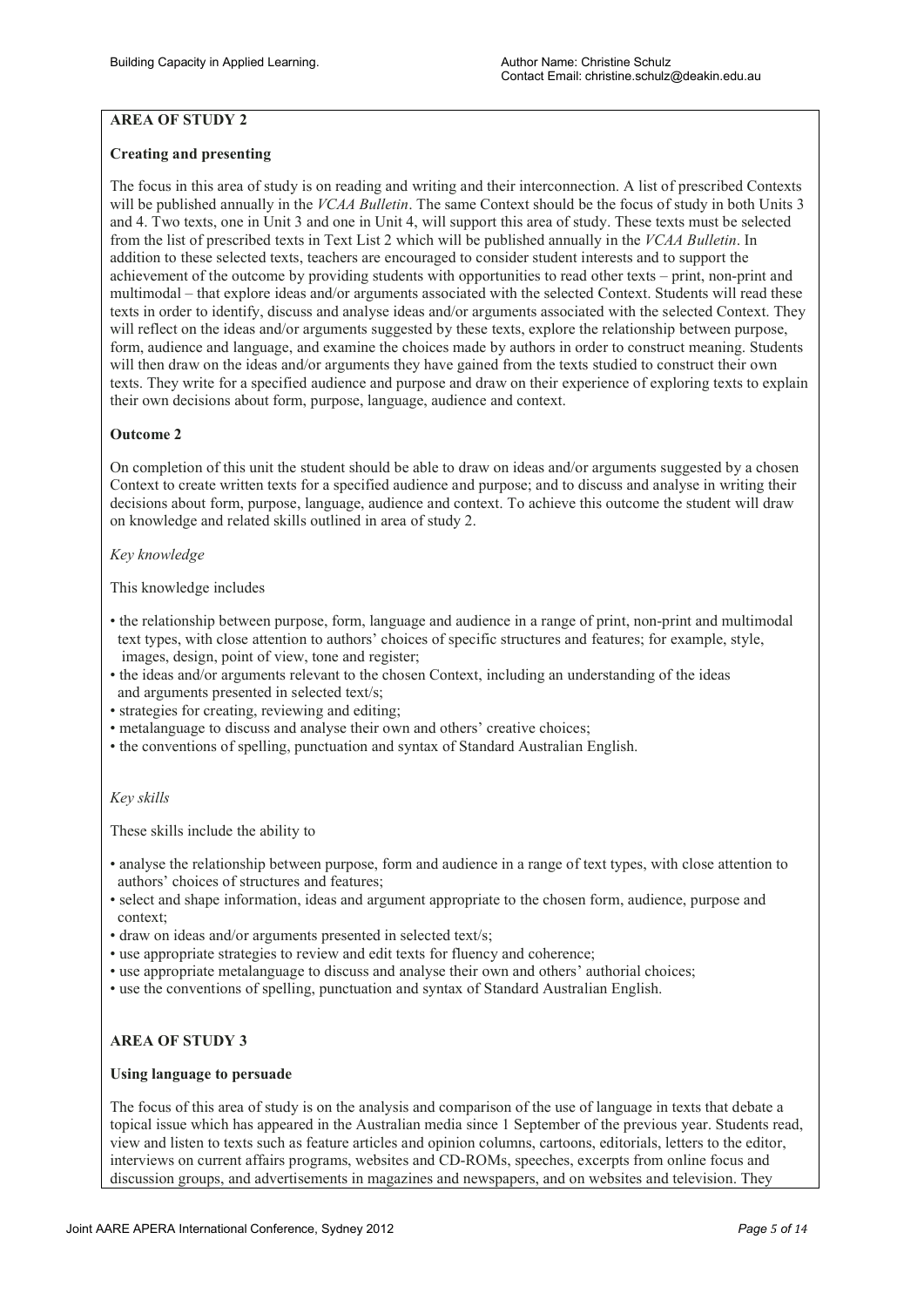analyse and compare the ways in which verbal and non-verbal (including visual) language of these texts is used to persuade readers and viewers to share the point/s of view being presented. Drawing on their study of the use of language to persuade, students construct a piece of sustained and reasoned writing in which they put forward their own point of view on the selected issue in written or oral form.

#### **Outcome 3**

On completion of this unit the student should be able to analyse the use of language in texts that present a point of view on an issue currently debated in the Australian media, and to construct, orally or in writing, a sustained and reasoned point of view on the selected issue. To achieve this outcome the student will draw on knowledge and related skills outlined in area of study 3.

#### *Key knowledge*

This knowledge includes

- the structures, features and conventions of a range of persuasive texts from the Australian media print, non print and multimodal – constructed for different audiences and contexts;
- techniques for the critical analysis of ideas, arguments and evidence presented in persuasive texts;
- strategies and metalanguage for identifying, analysing and comparing the use of verbal and nonverbal (including visual) language designed to position readers in particular ways;
- strategies for constructing a sustained, coherent and logical argument;
- the conventions of small group and whole class discussion, including ways of developing constructive interactions and building on ideas of others;
- the conventions of spelling, punctuation and syntax of Standard Australian English.

#### *Key skills*

These skills include the ability to

- identify the structures, features and conventions of a range of persuasive texts from the Australian media print, non-print and multimodal – constructed for different audiences and contexts;
- use strategies and appropriate metalanguage for identifying, analysing and comparing the use of verbal and non-verbal (including visual) language to position readers in particular ways;
- gather, organise, analyse and synthesise information and ideas into a sustained, coherent and logical argument;
- listen actively and respond appropriately to others' views during discussion;
- acknowledge sources accurately and appropriately where relevant;
- use the conventions of spelling, punctuation and syntax of Standard Australian English.

#### (**Source: VCAA, 2006, p 24-27)**

#### Table 2 *VCAL – Literacy Skills: Senior Reading and Writing*

#### *Content summary*

"Content and underpinning knowledge relevant to each learning outcome can be found in the learning outcome details. The learning outcomes should be covered in a context and through subject matter that is relevant to the student. A range of different text types or genres should be covered in each learning outcome. Although it is only necessary to cover one text type to show competence of a learning outcome, the learning situation should allow students to develop competence in reading and writing a range of text types."

#### *Summary of Learning Outcomes*

- **1. Writing for Self Expression** Write a complex recount, narrative or expressive text.
- **2. Writing for Practical Purposes**
- Write a complex instructional or transactional text.
- **3. Writing for Knowledge** Write a complex report, explanatory or expository text.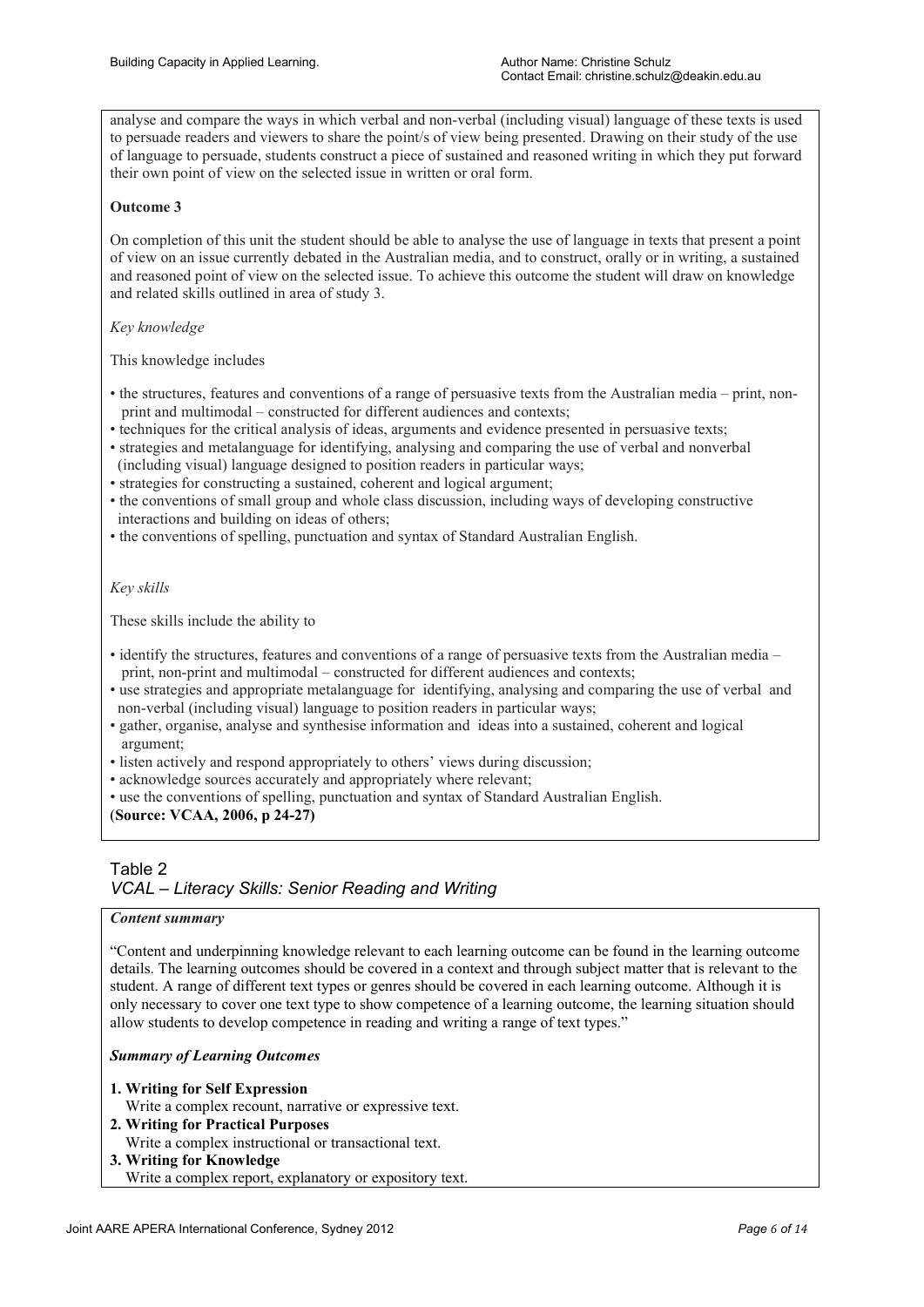#### **4. Writing for Public Debate**

Write a complex persuasive, argumentative or discursive text.

**5. Reading for Self Expression**

 Demonstrate that meaning has been gained from reading a complex, sustained narrative, recount or expressive text.

**6. Reading for Practical Purposes**

 Demonstrate that meaning has been gained from reading a complex, sustained instructional or transactional text.**ior**

- **7. Reading for Knowledge** Demonstrate that meaning has been gained from reading a complex, sustained report, explanatory, expository or informative text.
- **8. Reading for Public Debate**

 Demonstrate that meaning has been gained from reading a complex, sustained argumentative or discursive text.

**(Source: VCAA 2008, p. 91-92)**

From the example in Table 1 it can be seen that VCE educators are provided with very specific directions regarding content. On the other hand Table 2 provides little direction regarding content. A VCE unit is equitable to one semester of study. The VCAL Senior Literacy Skills unit equates to two semesters of study. The directions for the VCAL unit provide less information for a considerably longer period of time. The lack of *prescribed* content in the VCAL unit is in accord with the principles of Applied Learning. VCAL educators, together with their students, identify and negotiate appropriate curriculum content. The negotiation process is however, time consuming. Often the educators will not know the interests or abilities of their students prior to the commencement of teaching. They may not be aware of potential for linkages into the community or for partnerships with local industry. When the VCAL was first introduced, VCAL providers received funding for VCAL coordinators who assisted VCAL educators in identifying, and liaising with, community and industry partners. In August 2011 the Victorian government announced an intention to cut funding to organisations for VCAL coordination. In response the Victorian Applied Learning Association<sup>1</sup> (VALA) released a statement highlighting VCAL coordination is frequently complex and "requires extra student support systems, cross subject area planning and organisation, as well as the establishment and maintenance of community and work related links. All this requires coordination above and beyond normal teaching and assessment processes" (VALA, 2011, para. 2).

When the level of detail given for assessment in VCE and VCAL are compared a similar difference regarding the level of detail required can be identified. Guidelines to VCE educators are specific regarding content of assessment, process and marking. The VCAL guidelines to educators indicate what the student is to do, but do not dictate the specific task. The VCAL curriculum content must result in assessment tasks and artefacts that can be used as evidence a student has met (all elements of) learning outcomes (VCAA 2006, 2010, 2012).

# **Applied Learning as pedagogy**

As indicated previously, Applied Learning in the context of VCAL is based on the following principles: start where learners are at, negotiate the curriculum, share knowledge, value learners' existing knowledge, connect with communities, consider the whole person, integrate learning, promote diversity of learning styles and methods and assess appropriately (VCAA, 2011b, p. 1). Subsequently Applied Learning

is central to the VCAL and students can achieve formal recognition of learning that occurs in a diverse range of non-traditional learning settings, including structured workplace learning placements, part-time work, locally developed programs, community projects, and

<u>.</u>

<sup>1</sup> VALA is a professional organisation for Applied Learning Educators see http://www.vala.asn.au/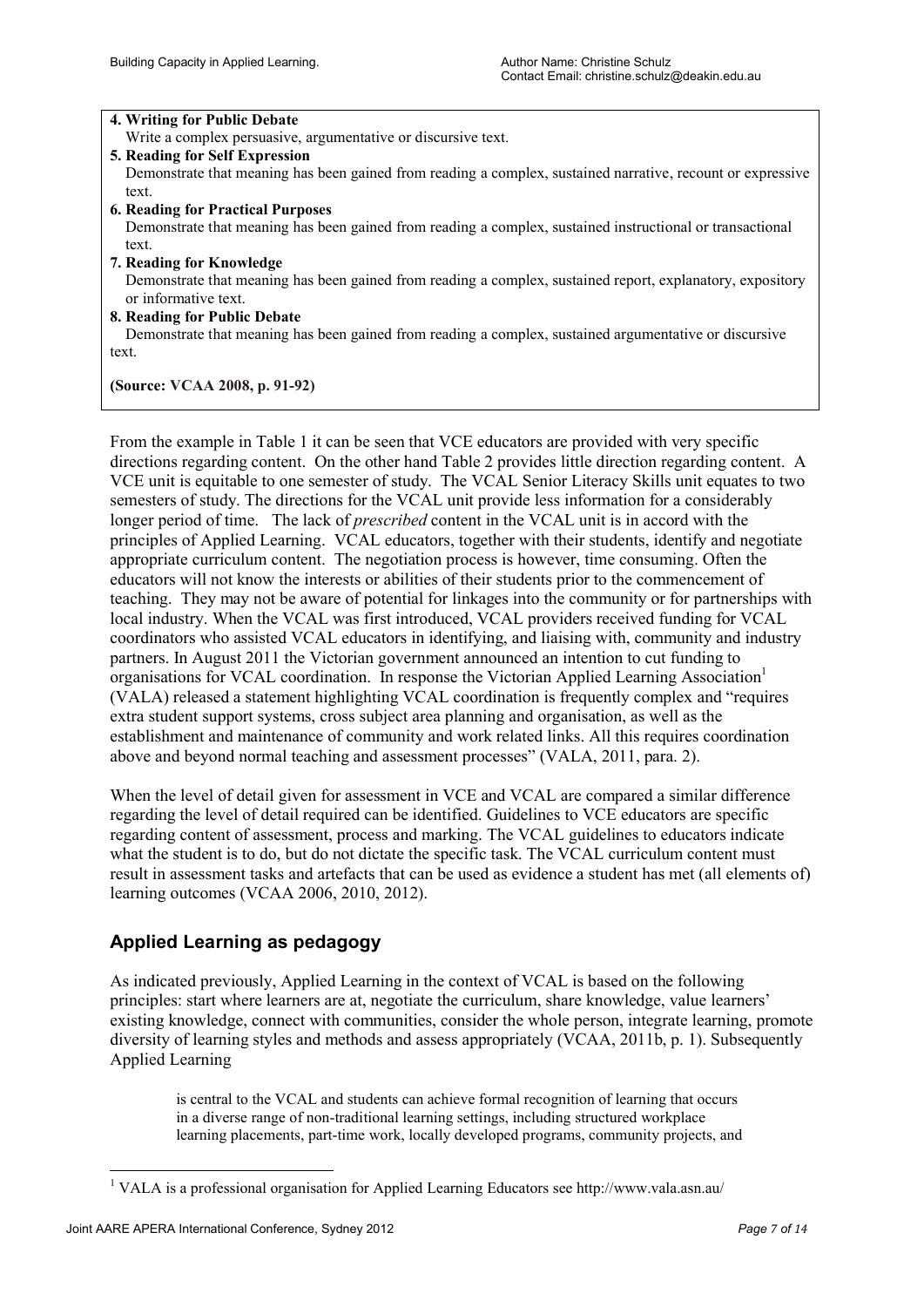participation in youth development programs (Blake & Gallagher, 2009, p. 53)

At a VCAL Showcase day in Ballarat during December 2009<sup>2</sup> a VCAL educator described how they formulated VCAL curriculum content from a project in which the students set up a 'lolly shop' in Stawell. The process included the development of a business plan, approvals from council, sourcing of fit-out for the shop, acquiring, managing and pricing of stock, learning about food handling and compliance with occupational health and safety. The teacher related how they and their students were navigating health, safety, legal and compliance requirements; doing so was a completely new experience for the educator as well as the students. The educator was required to have project management skills, be able to teach students how to project manage and have the ability to guide and encourage independent learning for a cohort of young people, among whom a number had challenging behaviours.

# **Efficiency and effectiveness in Applied Learning**

Schwartman (2010, p.5-6) highlights the tension between ensuring education is both efficient and effective

.....embracing efficiency can sacrifice effectiveness. The reason lies in the very definition of efficiency. Assuming the definition of efficiency as the ratio of input to output, one quick way to raise efficiency is to deliver the same results while reducing investment in resources such as personnel, facilities, and equipment. While outcomes might resist improvement, input in the form of time, money, or other resources can be cut quickly. Doing the same with less earns a higher grade for efficiency.

The reason for this Schwartman (2010, p. 5) says is that effective teaching and learning which is student centred

clashes with the imperative of efficiency. Movements toward intensifying educational experiences, such as using "high-impact educational practices" (Kuh, 2008) that carry substantial experiential components, run against the current of efficiency. In fact, most educational practices acquire their status as high-impact precisely because they require dedicating more energy, time, and resources than required for other educational endeavors. Raising impact may lower efficiency

VCE curriculum content does not necessarily change from year to year and is delivered to students using teacher centred pedagogy. On the other hand VCAL has student centred pedagogy, curriculum content changes from cohort to cohort and it is specifically structured to engage young people in education and promote their transition into further education, training and the workplace (Blake 2009; Henry et al 2003). An indicator of the success of VCAL can be seen in the increase of enrolments since its implementation. In 2003 there were 5137 students enrolled in VCAL, in 2011 the number had risen to 21,350 (VCAA, 2012; VCAA, 2012a)

The development of curriculum intended to be meaningful and relevant to the students (effective) results in educators making connections with outside agencies as part of their lesson preparation. This is necessary to source and negotiate the partnerships and networks inherent in VCAL curriculum content. The process is however, time consuming.

## **Professional teaching practice boundaries**

It is accepted that all professional teaching practice has indeterminate boundaries. Educators in many settings participate in out-of-hours activities with students, support student wellbeing, accompany students on overnight excursions, and provide extra study support. The boundaries of VCAL educators are especially ill-defined

<u>.</u>

<sup>2</sup> VCAL Showcase Day: Sebastopol College, Ballarat, 9 December 2009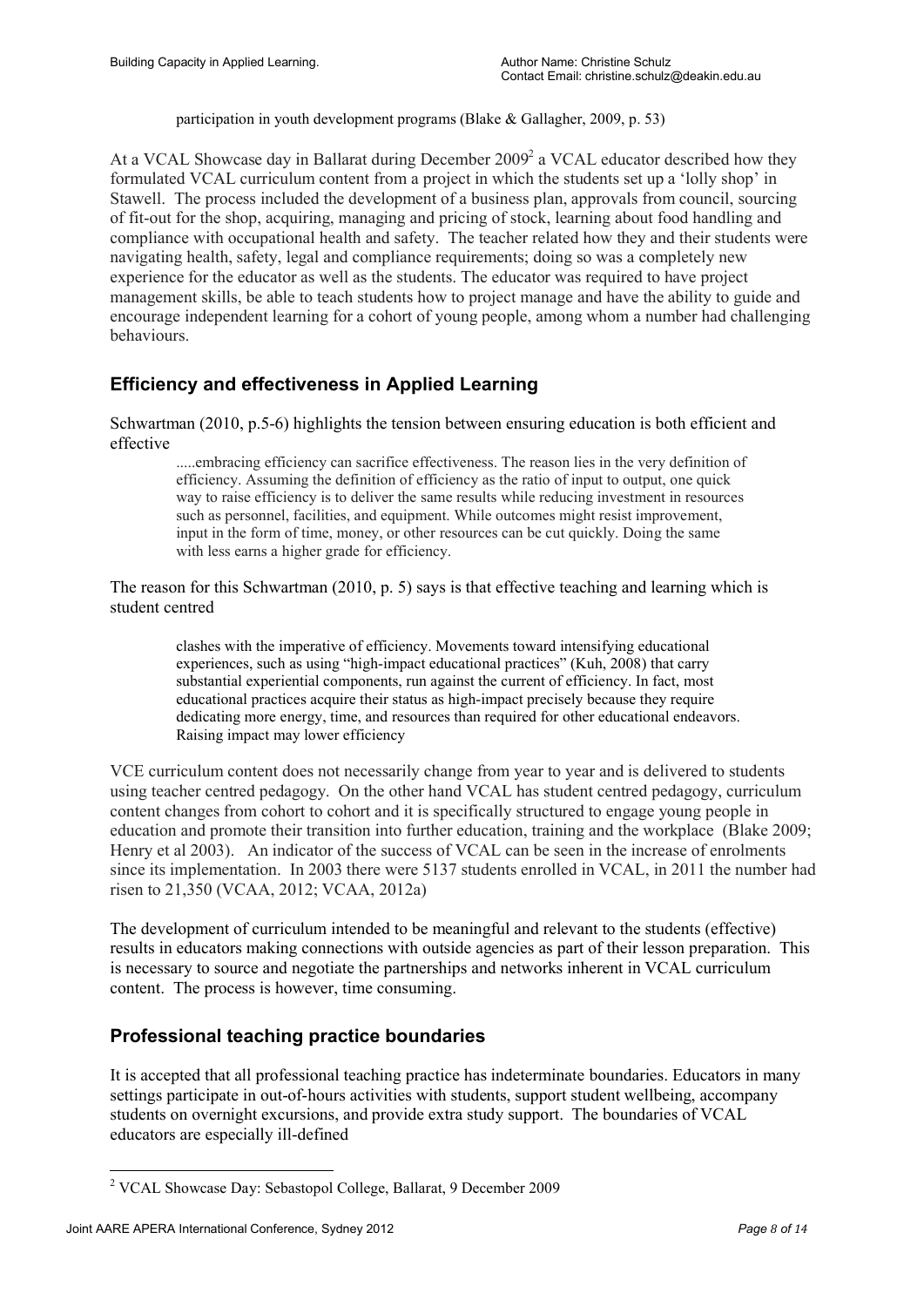Unlike VCE, VCAL curriculum is very flexible to allow it to be customised to the needs and interests of students. As such it needs to go beyond the use of textbooks in the way it is delivered. In addition, VCAL does not have a high percentage of externally set assessments (VALA, 2011, para 2).

Research by Pritchard and Anderson (2006, p. 1) indicates that the VCAL cohort includes a high number of young people who have special needs and exhibit challenging behaviours for which teachers are not prepared, especially those who teach in the settings of TAFE and ACE.

# **The professional Experiences of Applied Learning Educators**

Although there are commissioned reports on the implementation of the VCAL program (Walsh et al 2005; Henry et al 2003) there is very little existing critical research regarding the professional learning experiences of Applied Learning educators in the context of VCAL. The following discussion includes data drawn from qualitative research aimed at addressing a gap in available knowledge. Interviews were conducted with 22 Applied Learning educators who deliver VCAL in the settings of schools, ACE and TAFE. The interviews were semi-structured. Participants were asked open-ended questions which had been developed to produce information about the professional learning experiences of Applied Learning educators<sup>3</sup>. The questions ranged from asking about prior professional experiences, accessing professional development to the challenges and satisfaction in teaching in VCAL. The interviews were, on average, of one hour duration. At the time of the interviews data gathering was not specifically focused on eliciting the differences between teaching in VCAL and teaching in other senior school programs. However as Metzger (1979, p.104) indicates "there are stories inside stories and stories between stories". From within the stories of the participants' professional learning and teaching experiences came stories of the challenges of teaching in VCAL *because of the differences* in the program from previous teaching experiences.

## The difference in Pedagogy

The process of developing curriculum content, using Applied Learning pedagogy requires that VCAL educators think beyond the model of VCE. 'Sue' said:

*I feel really sorry for people who have been teaching mainstream secondary school and get put into VCAL because they are trying to adapt the VCAL curriculum to teach it the VCE way or the mainstream way and I think that you just can't do it. I was at QA [the VCAL Quality Assurance process] last year and a new provider of numeracy was there. They started at foundation numeracy because they were a new provider. This woman had her whole years plan and said 'oh it is just so basic – we shouldn't have had to do foundation'. I explained how we here are lucky to get through our foundation numeracy in a year, because it is massive. We cover every topic so many different ways that there is no way the students could not understand it. As far as I am concerned, if you pass them on VCAL they have to understand it. We have 15 kids in the class – here we have to present every idea in 15 different ways to make sure they have all got it. This lady had created numeracy as if she was teaching VCE numeracy. 'Oh' she goes 'I just got them to do a series of worksheets to cover the eight outcomes and that was it – so how hard can that be?' I believe that is not just about having the evidence at the end it is about the process you have gone through to get them there.* 

Planning VCAL assessment, similar to planning VCAL curriculum, is resource and time intensive, more so to those unfamiliar with Applied Learning curriculum. 'Sara', when asked about her preparation for teaching in VCAL, replied

...*I think it was formally very poor* ... *I would have liked to have known a great deal more* 

<u>.</u>

<sup>3</sup> Ethics approval obtained from the Deakin Human Research Ethics Committee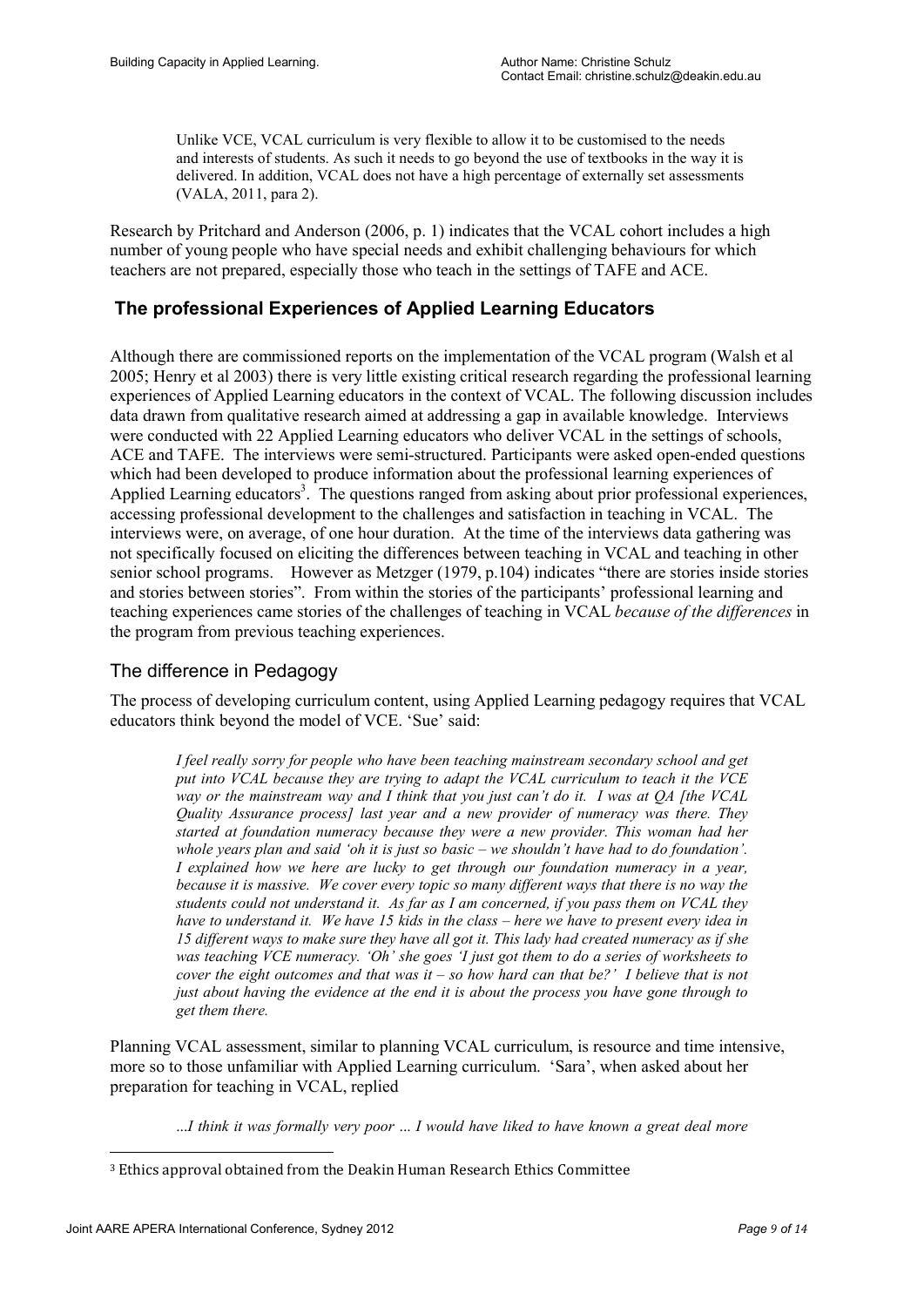*about the curriculum. The WRS [Work Related Skills] I really didn't get a handle on until this year in terms of looking carefully at outcomes and providing evidence for outcomes...*

When 'Sara' started teaching VCAL, the school was implementing the program for the first time 'Sara' said:

*I had no content [for VCAL curriculum strands such as Work Related Skills and Professional Development Skills]. I had the teaching strategies probably in place and I was used to engaging kids who were completely disengaged, but I had no content. It was HORRENDOUS, it was horrendous. I was stressed out of my head because I had never heard of WRS [Work Related Skills] (laughs) I didn't understand the curriculum at all. I had no idea about postcompulsory in this state and it was very difficult. Nobody knew anything [she describes a lack of school support and knowledge about VCAL]. The administration thought they knew a lot about postcompulsory schooling...but they had no concept of the content, not a jot.*

'Sara' said *I did a very pragmatic thing....I thought my issue here is to survive this.* Her response to the lack of support was to draw on her previous experience in connecting with communities and project work. Not every VCAL educator has these skills already in their professional skills 'toolbox' to draw on.

'Sally' has indicated that:

*....there is no preparation for VCAL teachers and I think that is great shame....as far as PD goes there is virtually not a lot around, it is a real indictment on the system that there is not a lot of PD or training. Having said that though, it is the schools too. When they [schools] are employing people they are still employing straight academic people and tending to not want to employ for this area [VCAL], but it is a big growth area in the school ... and they are not employing the people that fit these positions and that's where it is hard for us to get the hands on teachers in the trades.*

'Sally' continued to explain how the lack of preparation and support had direct impact on the perception of VCAL by the school community

> *... even though they ran a couple of pilot programs nobody knew anything about it, there was no money, no teacher, no preparation, no PD as to how you were going to do this. Unfortunately our first year, because we were so ill prepared, set the scene for the next 3 or 4 years and they put everybody into VCAL – all the naughty kids came to VCAL. It has taken us years to recover from that. It was just a nightmare trying to work with that group of kids and that set the tone. We have turned that around quite considerably, but it still lingers*

'Sue', 'Sara' and 'Sally' are required to use their own agency, along with drawing on past experiences to develop VCAL curriculum content that is student centred i.e. based on the interests and abilities of their students. In contrast, the curriculum content for VCE, having been predetermined by the VCAA, is teacher centred and does not cater for individual interests and abilities.

## Efficiency versus Effectiveness

Anecdotes from pre-service teachers in the GDE(AL) indicate that, while on teaching placements, they have observed their supervising teacher/s ignoring the principals of Applied Learning in VCAL lessons and predominately providing class room worksheets to students, which is efficient, but not effective learning.

Evidence in the data indicated that not all VCAL providers allocated their VCAL coordination funding to VCAL programs. 'Sara' indicated when she and her students *set off to do this, we had no money, not a cent, not a single cent, I had no budget, I had nothing.* Her school may have been efficient with its VCAL coordinator funding (by directing it elsewhere), but not effective. As previously indicated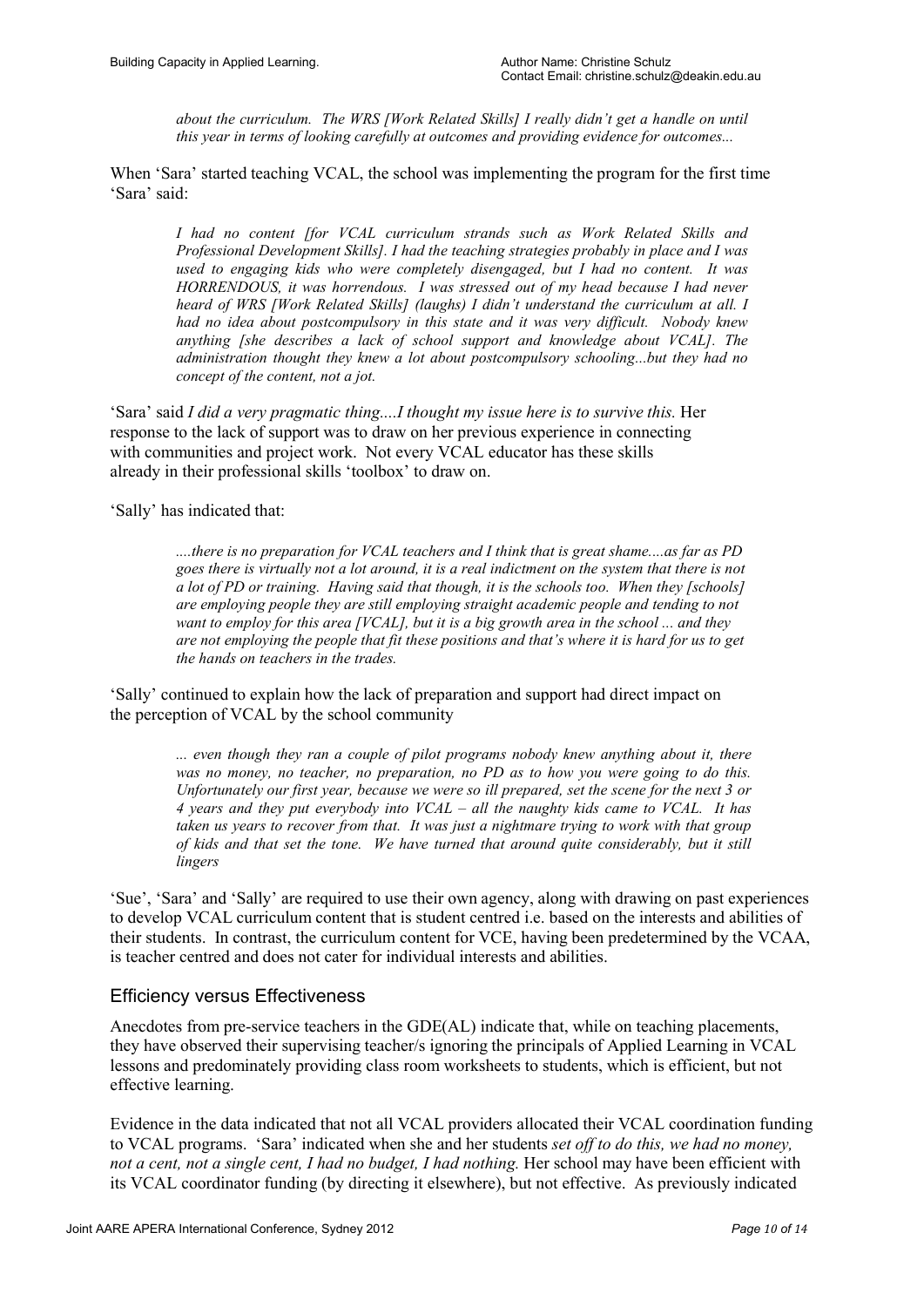'Sara' drew on her experience of project work and how to connect into communities. It cannot be assumed that all VCAL educators have the confidence, knowledge or ability to do the same.

Challenges faced by VCAL educators in managing the time consuming activities of negotiating community linkages have increased with VCAL coordination funding being cut in 2012 (VALA, 2011, para. 4). Coordination funding was able to cover payment for Contract Relief Teachers (CRT) so that VCAL educators could be released from contact time with students to allow for liaising, and negotiating professional partnerships, with outside agencies.

# Applied Learning Boundaries

The forming of professional partnerships with organisations and community groups supports the project style curriculum of VCAL. This however also results in "coordination above and beyond normal teaching....." (VALA, 2011, para. 4). The benefits are structured workplace learning partnerships and networking relationships to support meaningful and relevant curriculum content. 'Sara' said

*All my background coalesced to become useful in this particular scenario ...I had a good background, I had ESL, I had adult learning, I had applied learning, I had developmental learning and I had a strong background in boy's learning because I had been at a boy's school for the last 10 years – most of these kids are boys and that background in boys education has been very useful. At the end of last year I realised that I needed to get a really good handle on the outcomes, I needed to understand this community and how they could help. I joined Rotary; I did a few things like that so that I could get a handle on what this community is about.*

Another factor is that VCAL, by association, includes consideration of several different types of 'risk'. VCAL includes a cohort of students who have a higher incidence of 'challenging behaviours' and 'risk taking'. The students are at risk of leaving school and not transitioning into further education. The educators in working with young people are also 'at risk' of physical, verbal and cyber abuse (for example). Then there is the 'risk taking' in developing curriculum content. 'Sally' indicated:

*...these kids are rambunctious sort of kids that we get in, but to me they are also highly intelligent a lot of the time and they are very resourceful. When they are set a task to do that we might think is quite difficult they can actually run with it reasonably well, but you have to have teachers in the classroom that let kids run with things and do not want to tie them down and have a set curriculum. VCAL doesn't have a set curriculum and that is the beauty of it and you have got to have teachers that can work without structure and want to run with projects and programs and run with the kids a little and be able to put up with a bit of ...you know..give and take ....and ..to and fro.. with the kids and that is part of it.* 

VCAL provides an opportunity for *rambunctious* students to cross the boundary from being 'at risk of leaving school early and not transitioning into further education and training' to 'engaged in education and training and working towards getting a job'.

For VCAL programs to be successful it is important that educators have, or develop, skills to form pedagogical relationships with students who have wide range of abilities, disabilities and special learning needs. Additionally educators require liaising skills to scaffold the forming of partnerships with community groups. Such relationships provide support in developing, planning and resourcing programs and projects suitable for their VCAL student cohort.

# **Conclusion**

VCAL and VCE have marked differences in pedagogy and the development of curriculum content. General professional teaching experience alone is not necessarily adequate preparation for teaching using Applied Learning pedagogy. To counter a lack of professional preparation Applied Learning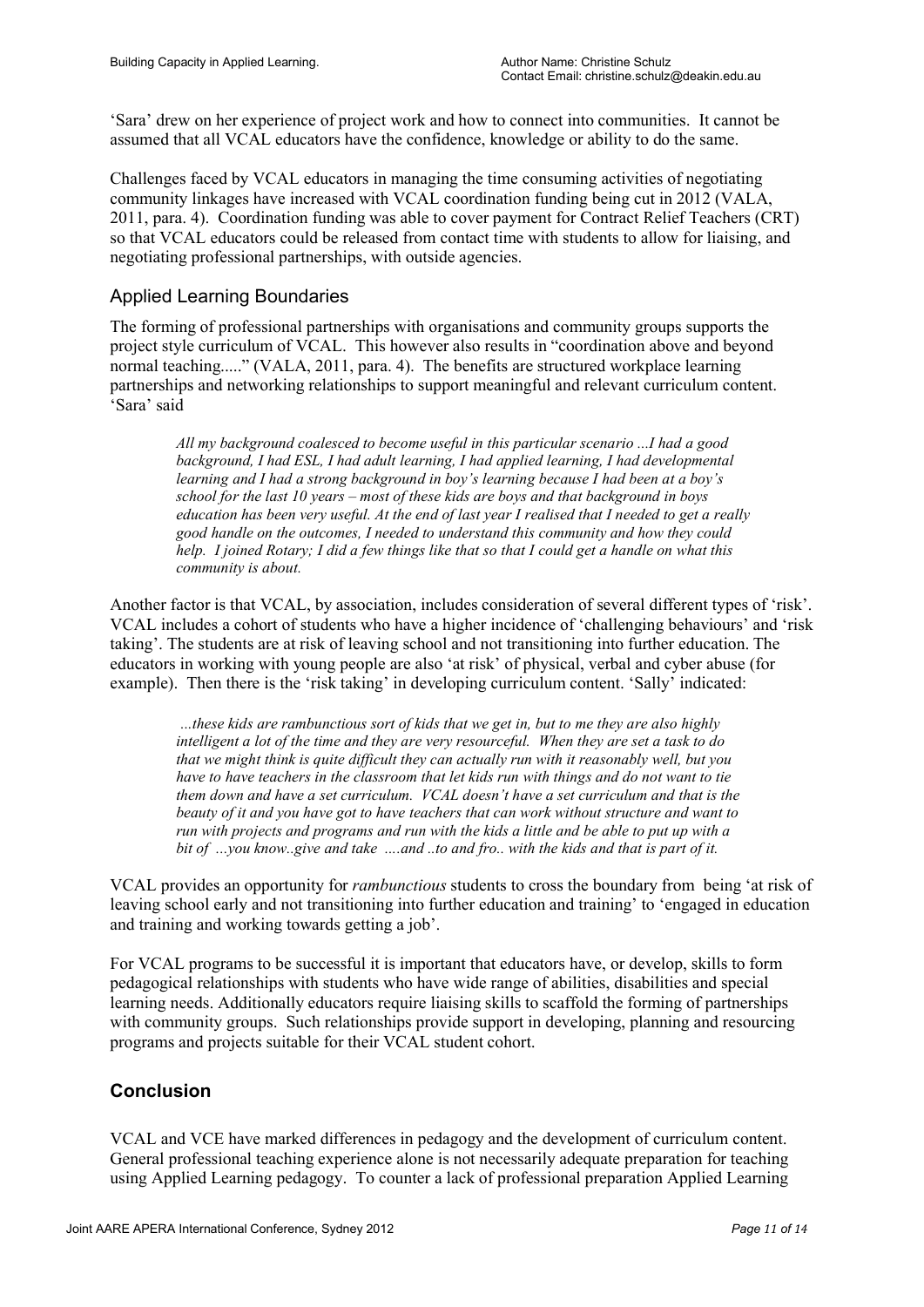educators appear to be learning through their own agency and by drawing from their past professional and life experiences. This is not a viable long term solution as not all Applied Learning educators may necessarily have the attribute of agency, along with skills and knowledge from experience to support their practice. Additionally settings do not appear to be valuing and sharing knowledge that is being created by current VCAL educators. Senge (2006 (rev), p. 129) says "Organizations learn only through individuals who learn. Individual learning does not guarantee organizational learning. But without it no organizational learning occurs".

The sharing and valuing of VCAL knowledge is especially important in light of the announcement of funding cuts to VCAL

... the additional \$12 million funding allocated to schools to co-ordinate the [VCAL] program every year was no longer needed as it was now well established in schools and local communities (Topsfield, 2011, para 5).

VALA (2011) responded with a statement indicating that the number of VCAL providers who have not previously been involved in the organising and delivering VCAL curriculum is increasing. Subsequently this means there will continue to be novice providers and novice educators for whom VCAL is *not* well established and who would *not* have Applied Learning knowledge and resources to support effective teaching and learning.

As 'Sue has said

*I feel really sorry for people who have been teaching mainstream secondary school and get put into VCAL because they are trying to adapt the VCAL curriculum to teach it the VCE way or the mainstream way and I think that you just can't do it......*

# **References**

- Blake, D. (2009). *Re-engaging learners in schooling through applied learning reform: Exploring the Victorian Certificate of Applied Learning as an 'alternative' senior schooling pathway in Australia.* Germany: Lambert Academic Publishing.
- Blake, D. & Gallagher, D. (2009). Examining the Development of the Victorian Certificate of Applied Learning and Its Implications for Schools and Teacher Education in Australia. *Journal of Applied Learning in Higher Education.* Vol. 1. Fall 2009 (pp.49-71). Missouri: Western State University.
- Brew, C. R., & Leder, G. C. (2000). Curriculum and Assessment: A Question of Politics? *Australian Journal of Teacher Education*: Vol. 25: Iss. 2, Article 1. Retrieved 16 May 2012 from http://ro.ecu.edu.au/ajte/vol25/iss2/1
- Connelly, F.M., & Clandinin, D.J. (1999). *Shaping a Professional Identity: Stories of Educational Practice.* New York: Teachers College Press.
- Groundwater-Smith, S., Brennan, M., McFadden, M., & Mitchell, J. (2001). *Secondary Schooling in a Changing World.* Marrickville: Harcourt Australia.
- Harrison, L. (2006). What is applied learning? : exploring understandings of applied learning amongst beginning teachers. Refereed paper in *AARE 2006 : Conference papers, abstracts and symposia* (pp. 1-14). Coldstream, Victoria: AARE.
- Henry, J., Dalton, J., Wilde, R., Walsh, J., & Wilde, C. (2003). *Evaluation of VCAL Trial 2002: (Final Report)*. Geelong: RIPVET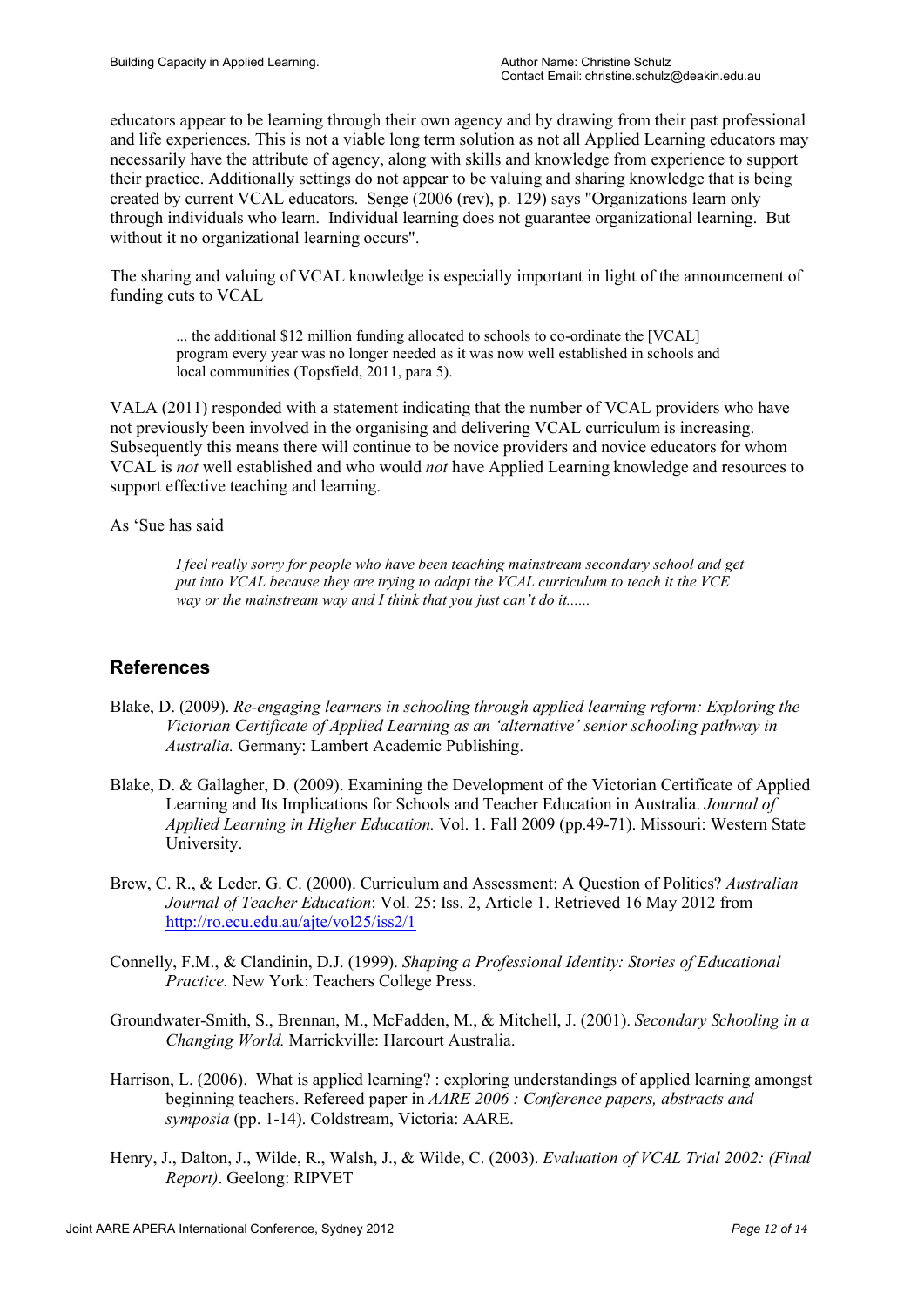- Howells, H. (2012). Teacher Professionalism and Curriculum Power: A Cautionary Tale, Australian Association for the Teaching of English (AATE) website. Retrieved 24 May 2012 from http://www.aate.org.au/view\_journal.php?id=33&page\_id=36
- Kirby, P. (2000). *Ministerial Review of Post Compulsory Education and Training pathways in Victoria: (Final Report).* Melbourne: Department of Education, Employment and Training.
- Knipe, S., Ling, L., Bottrell, C., & Keamy, R. (2003). *Disturbing the Cycle: Implementing the Victorian Certificate of Applied Learning (VCAL) in the Alpine, Indigo, Towong Shires and the City of Wodonga.* Latrobe University Albury-Wodonga Campus: Report Prepared for North East Local Learning and Employment Network Inc.
- Mayln-Smith, J. (2004). *Applied Learning in middle years.* Retrieved 8 October 2012 from http://www2.edc.org/ewit/reading.asp
- Metzger, D. (1979). Circles of Stories. *Parabola* 4(4), 104-105.
- Pritchard, B., & Anderson, D. (2006). *The Victorian Certificate of Applied Learning and young people in TAFE: welcome challenge or weary acceptance?* Refereed paper. Wollongong: AVETRA Conference 2006.

Schulz, C. R. (2011). Sustaining Victorian Certificate of Applied Learning Educators. Refereed paper in Jan Wright (ed.) *AARE 2011 Conference Proceedings*, Australia, 28 Nov-1 Dec, 2011, pp. 1-17.

- Schwartzman, R. (2010). The "Net Worth" of Applied Learning: How Holocaust Survivors Counter Educational Consumerism. *Journal of Applied Learning in Higher Education,* Vol 2 Fall 2010 (pp.3-21) Missouri Western State University. Retrieved 23 May 2012 from http://uncg.academia.edu/RoySchwartzman/Papers/1415424/The\_Net\_Worth\_of\_Applied\_Le arning How Holocaust Survivors Counter Educational Consumerism
- Senge, P.M. (2006). *The Fifth Discipline the Art & Practice of the Learning Organization* (revised and updated edition). London: Doubleday.
- Shacklock, G. (2006). Assessment Practices in an Applied Learning Context. Adelaide: paper presented at 2006 AARE conference.
- Topsfield, J. (2011, August 19). Vocational Squeeze on Schools. *The Age.* Retrieved from http://www.theage.com.au/national/education/vocational-squeeze-on-schools-20110818- 1j099.html
- University of Melbourne. (2011). Melbourne Graduate School of Education, Curriculum Policies Project. Retrieved 6 June 2012 from http://www.edfac.unimelb.edu.au/curriculumpoliciesproject/chrono\_vic.html
- Victorian Applied Learning Association (VALA). (2011). *Disappointment in changes to VCAL coordination funding.* Retrieved 7 June 2012 from http://www.vala.asn.au/VCALcoordination-funding-cuts.htm
- Victorian Curriculum and Assessment Authority (VCAA). (2006). *VCE English/English as a Second Language: Victoria Certificate of Education Study Guide,* VCAA, Melbourne. http://www.vcaa.vic.edu.au/vce/studies/english/English-ESL-SD-2007.pdf accessed 16 August 2012

Victorian Curriculum and Assessment Authority (VCAA), (2008). *VCAL Curriculum Planning Guide:*